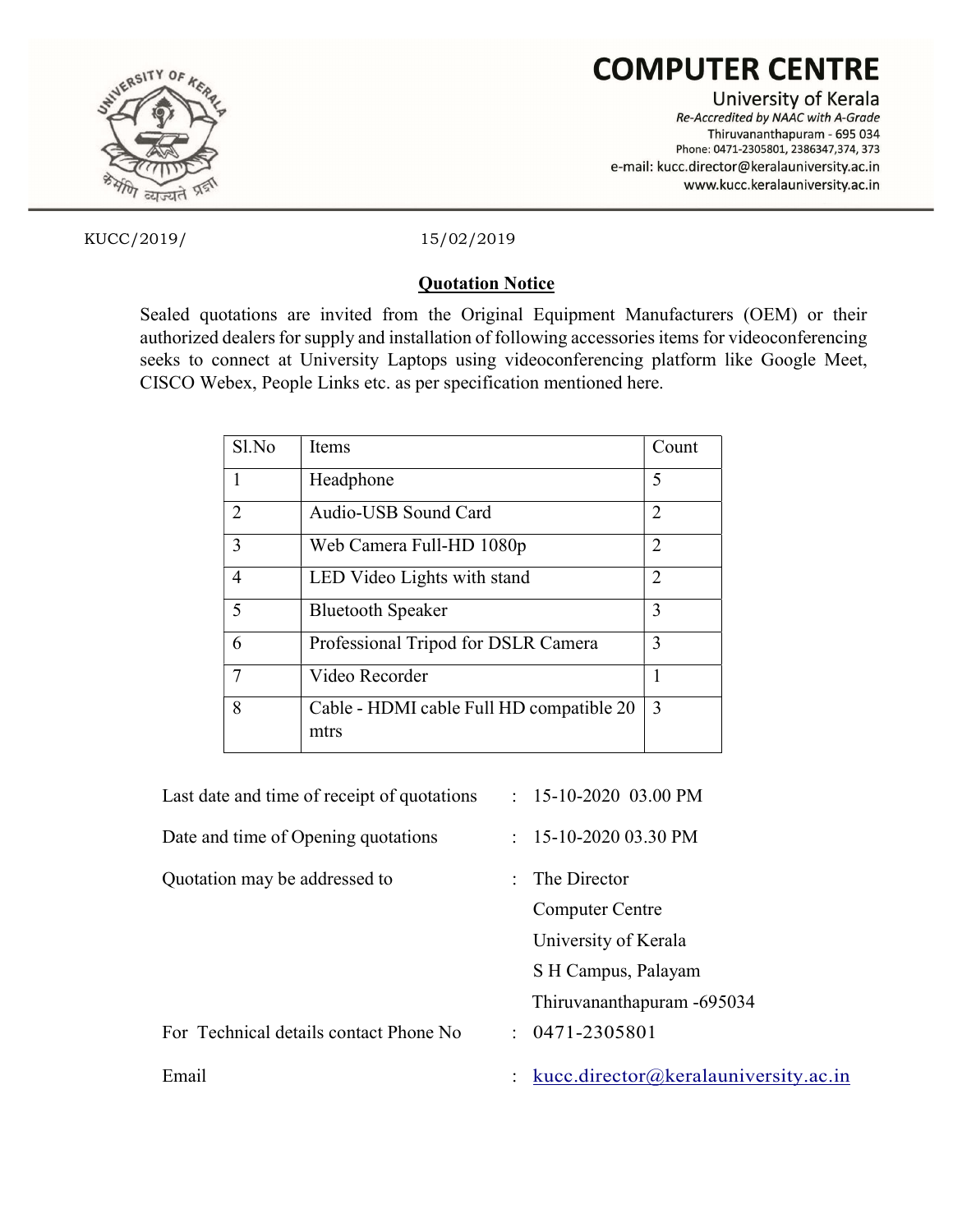Must mention subject as Accessories items – reg:-

 $Sd/-$ 

# DIRECTOR

# Terms and Conditions

- 1 The bidder should submit following documents along with bid:
	- Detailed technical compliance of product quoted with cross reference
	- Brochure and literature of the product quoted establishing its Brand, Make, Model and Technical Specifications
	- List of addresses of Offices/Company's Service Centres
	- Original Equipment Manufacturer (OEM) Certificate/ Undertaking. If the bidder is not an OEM, Certificate of authorized dealership/ distributorship from the OEM. Certificate from the OEM for technical support to the bidder and supply of spares.
- 2. Incomplete  $&$  conditional tenders and tenders received after the due date will be summarily rejected without assigning any reasons thereof
- 3. The Price/Rate quoted should be inclusive of all Taxes Freight, Packing & Forwarding Charges, Handling, Delivery Charges, installation charges etc.
- 4. The configuration given is the minimum configuration that is/are required. Vendors may choose to supply higher/better/ enhanced systems/peripherals, but their financial quotes shall be treated as if they have been offered for the specified configuration only.
- 5. The bid shall be typed and shall be signed by the bidder or a person duly authorized to bind the bidder to the contract.
- 6. The bidder is expected to examine all instructions, forms, terms, condition, and technical specifications in the tender Documents. Failure to furnish all information required by the tender Documents or submission of a bid not substantially responsive may result in the rejection of its bid.
- 7. The bidders shall give undertaking that all the Components used in the equipments shall be original make as per the technical specifications submitted and the hardware/software shall be supplied with the authorized license certificates, if found contrary the supplier shall replace the component/equipment with original one at their own cost
- 8. All prices should be in INR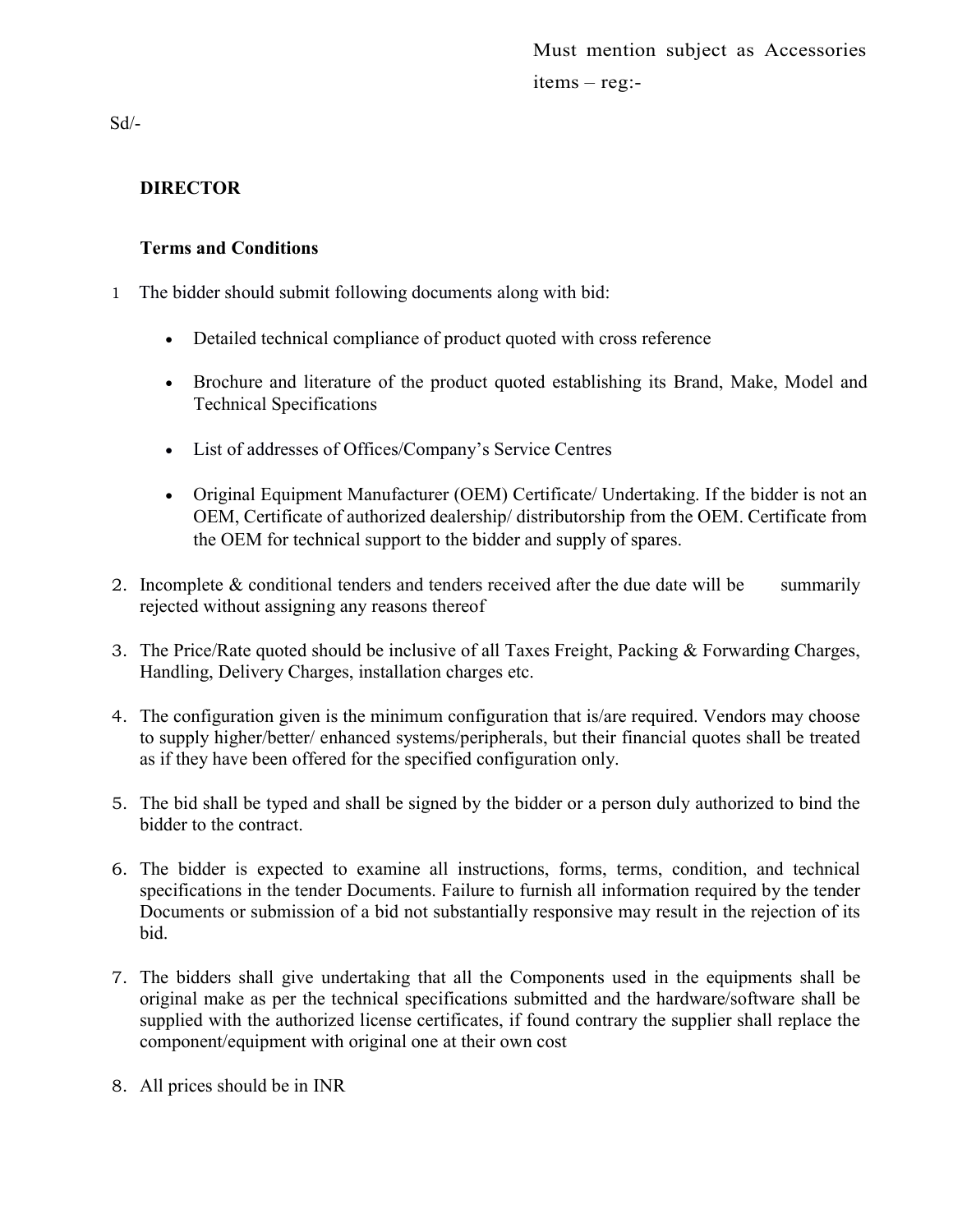- 9. Validity of tender: Tender submitted shall remain valid at least for 90 days from the date of opening the tender. Validity beyond three months from the date of opening of the tender shall be by mutual consent.
- 10.Delivery and installation: Proposed delivery schedule should be mentioned clearly. Delivery and installation should be made at SH Campus, University of Kerala, Palayam, Trivandrum - 695034, without any extra cost. Complete installation, testing of the system and day-to-day maintenance are to be provided at site.
- 11.Service facility: Supplier should mention their details of service setup and manpower in Trivandrum who are responsible for after sales support.
- 12.In case of any dispute, the decision of the University authority shall be final and binding on the bidders. The undersigned reserves the right to reject any or all of the tenders received without assigning any reason thereof.
- 13.The bids shall be opened at the office of the Director, Computer Centre, SH Campus , University of Kerala on Date mentioned above. If the above date of opening tender happens to be on a holiday or due to any other valid reason, the tender opening process will be done on the next working day or the day fixed by the undersigned.
- 14.In case of dispute arises, the decision of University authority shall be final and binding on bidders.
- 15. The undersigned reserves the right to reject or accept any or all the tenders received fully or partly without assigning any reason thereof.

#### Specification for accessories items

# 1. Headphone - 5 Nos

| Ear Phone<br>Leatherette ear cushions for hours of comfort<br>$\ddot{\phantom{a}}$<br>Inbuilt MIC with Noise Cancellation<br>Mic<br>$\ddot{\phantom{a}}$<br>Volume Control<br><b>Yes</b><br>$\cdot$ :<br>Category<br>$\ddot{\cdot}$<br>Preferred Brand:<br>Logitech / Sennheiser | Port Type | $\ddot{\cdot}$ | USB Type A                                                  |
|----------------------------------------------------------------------------------------------------------------------------------------------------------------------------------------------------------------------------------------------------------------------------------|-----------|----------------|-------------------------------------------------------------|
|                                                                                                                                                                                                                                                                                  |           |                |                                                             |
|                                                                                                                                                                                                                                                                                  |           |                |                                                             |
|                                                                                                                                                                                                                                                                                  |           |                |                                                             |
|                                                                                                                                                                                                                                                                                  |           |                | For the use of video conferencing, we binar and voice calls |
|                                                                                                                                                                                                                                                                                  |           |                |                                                             |

### 2. Audio- USB Sound Card- 2 Nos

| USB 2.0 Hi-Speed USB Connectors: TypeA Male, USB 2.0 |                                  |
|------------------------------------------------------|----------------------------------|
| 2 x TRS Jacks                                        | stereo audio out and mono mic in |
| 1 x TRRS Jack Standard                               | audio out & mic in               |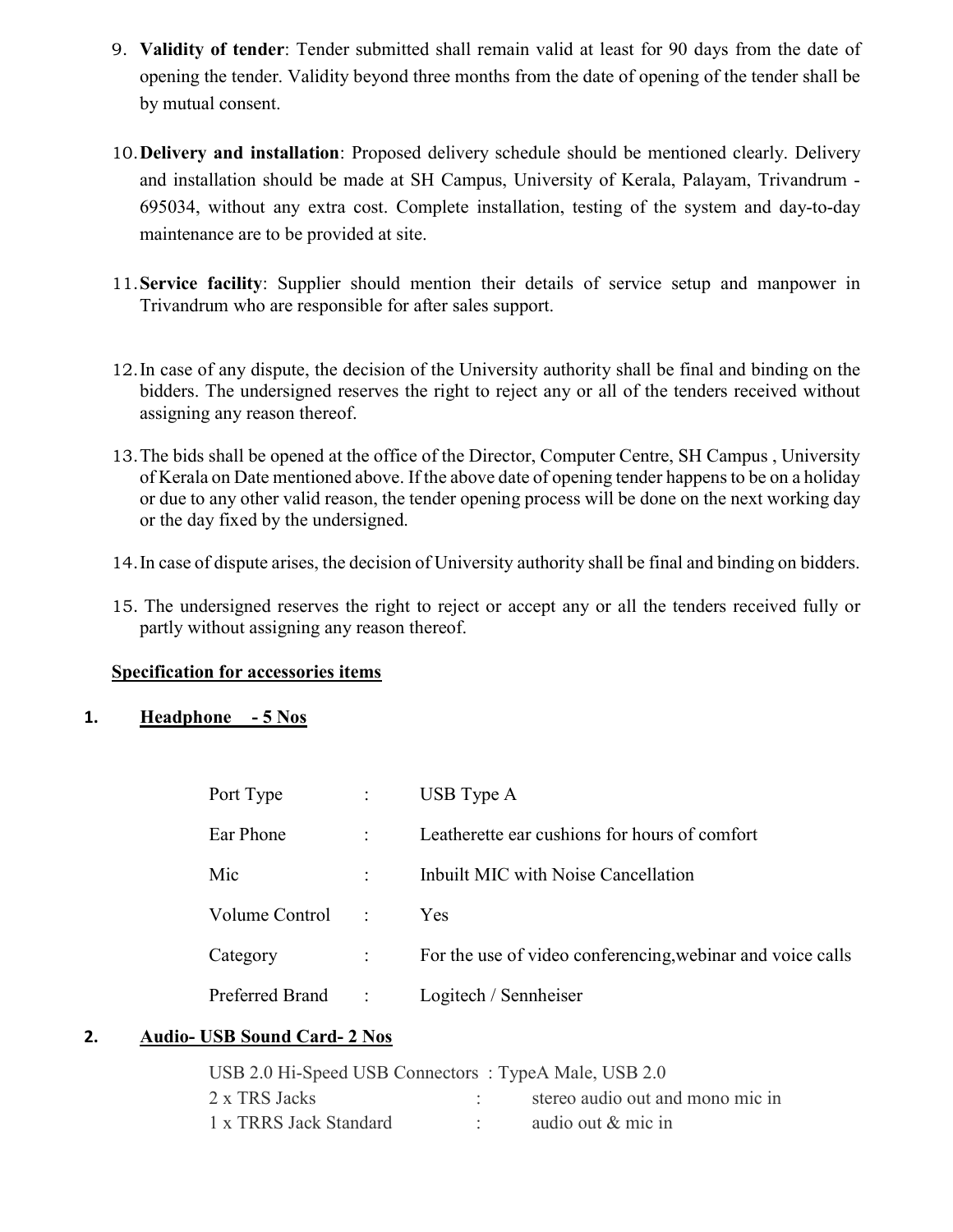Plug & play Type

Can connect your existing headset (TRRS plug), audio headphones or external microphone (TRS plugs)

Line Pre -Amp Signal from Audio Mixers and Amplifiers Receivable

Preferred Brand : Creative/Trond

# 3. Web Camera Full-HD  $1080p - 2$  Nos

Full HD 1080p video (1920x1080), 720p HD video

Built-in stereo MIC

Automatic low-light correction

Tripod-ready universal clip, fits laptops and monitors

Face tracking

Compatible with: Windows 7, Windows 8, Windows 10 or later

Preferred Brand : Logitech / AverMedia

#### 4. LED Video Lights with Satnd - 2 Nos

| Light Type                |                      | LED Panel, above 250 LEDs                  |
|---------------------------|----------------------|--------------------------------------------|
| Power                     |                      | Max. $30W$                                 |
| <b>Colour Temperature</b> |                      | 3300K-5600k                                |
| Power Supply              | $\ddot{\phantom{a}}$ | DC Power - Provision for battery operation |
| Mounting                  |                      | Tripod/monopod Compatible                  |
| Temperature/Brightness    | ÷                    | Controlled Wireless Remote and knob        |
| <b>Size</b>               |                      | Above 14" Length                           |
| Preferred Brand           |                      | GODOX                                      |

#### 5. Bluetooth Speaker-3 Nos

Built In Mic Speakerphone

Connectivity: Bluetooth 4.2 or above,AUX

Carry It Everywhere: Handy, Compact and lightweight

7 Hours backup-1500mAh or above

USB Connect and Charge

Preferred Brand:Blaupunkt/JBL/Creative

# 6. Professional Tripod for DSLR Camera – 3 Nos

 Tripod for Camera fixing Aluminium, Anti-corrosion parts Boll Head and 360 degree Rotatable